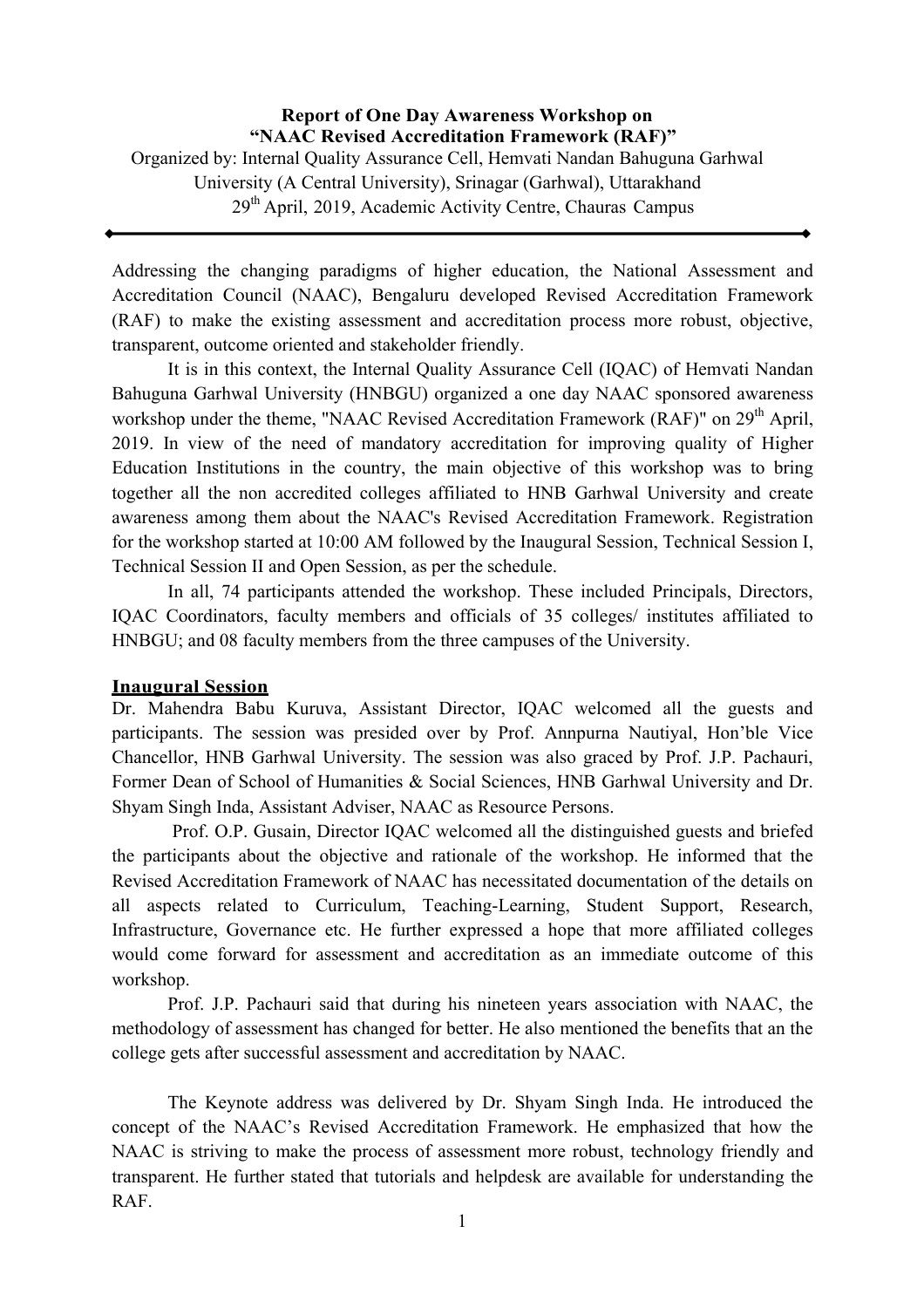In her presidential address, Prof Annpurna Nautiyal, Vice Chancellor, extended a very warm welcome to the participants and the resource persons. She emphasized on the need for accreditation of the colleges and institutes affiliated to the University. She was also appreciative of the NAAC for the support in organizing the workshop.

The inaugural session concluded with the vote of thanks proposed by Dr. Nitin Sati, Assistant Director, IQAC.

## **Technical Session I**

In this session, Dr. Shyam Singh Inda made a detailed presentation on the Revised Accreditation Framework of NAAC. He explained minute details of the Assessment & Accreditation (A & A) process beginning with the eligibility criteria to online submission of 'Institutional Information for Quality Assessment (IIQA)'.

Next, he described as to how the HEI's applying for A  $\&$  A process for the first time (Cycle1) Process) has to register and proceed. He informed that "IIQA User Manual" is available on the dashboard for help. Also, the required documents and the ones to be uploaded were also enlisted. The IIQA Application Process was explained in detail.

Thereafter, Dr. Inda discussed the changes introduced in the Revised Assessment and Accreditation (A&A) Framework in July 2017, representing an explicit paradigm shift making it ICT enabled, objective, robust and transparent.

Subsequently, Dr. Inda explained all the seven Criteria to serve as basis for assessment of HEIs in detail. The Key Indicators, including the New Introduced ones, were also explained with suitable examples.

Dr. Inda concluded by saying that each and every data should be supported with verifiable document, therefore utmost care should be taken before submitting the SSR.

## **Technical Session II**

In the post lunch session, Prof. J.P. Pachauri deliberated upon "Peer Team Visit". He told the participants that in the revised framework, the number of Peer Team members and duration of visit has been reduced. He also mentioned that the expense on the visit and stay of Peer team members is borne fully by NAAC. Prof. Pachauri cited many examples how any false information mentioned by the college in SSR is revealed by the Peer Team. He, cautioned, that such practise is not acceptable and the college should always submit only that information which could be verified. He also made it clear that the Peer Team is not for grievance redressal, therefore, the faculty, employees and students during interaction with Peer Team should put forth answers honestly and desist from forwarding their personal grievances.

## **Open Session**

The last session of the workshop was to address the queries and questions of the participants. Prof. J.P. Pachauri and Dr. Shyam Singh Inda jointly answered to the questions. Prof. O.P. Gusain, Director, IQAC was the moderator of the session. The queries were related to online submission of AQAR, Student Satisfaction Survey, timeline for second cycle, data on student progression, placement in UG college etc.